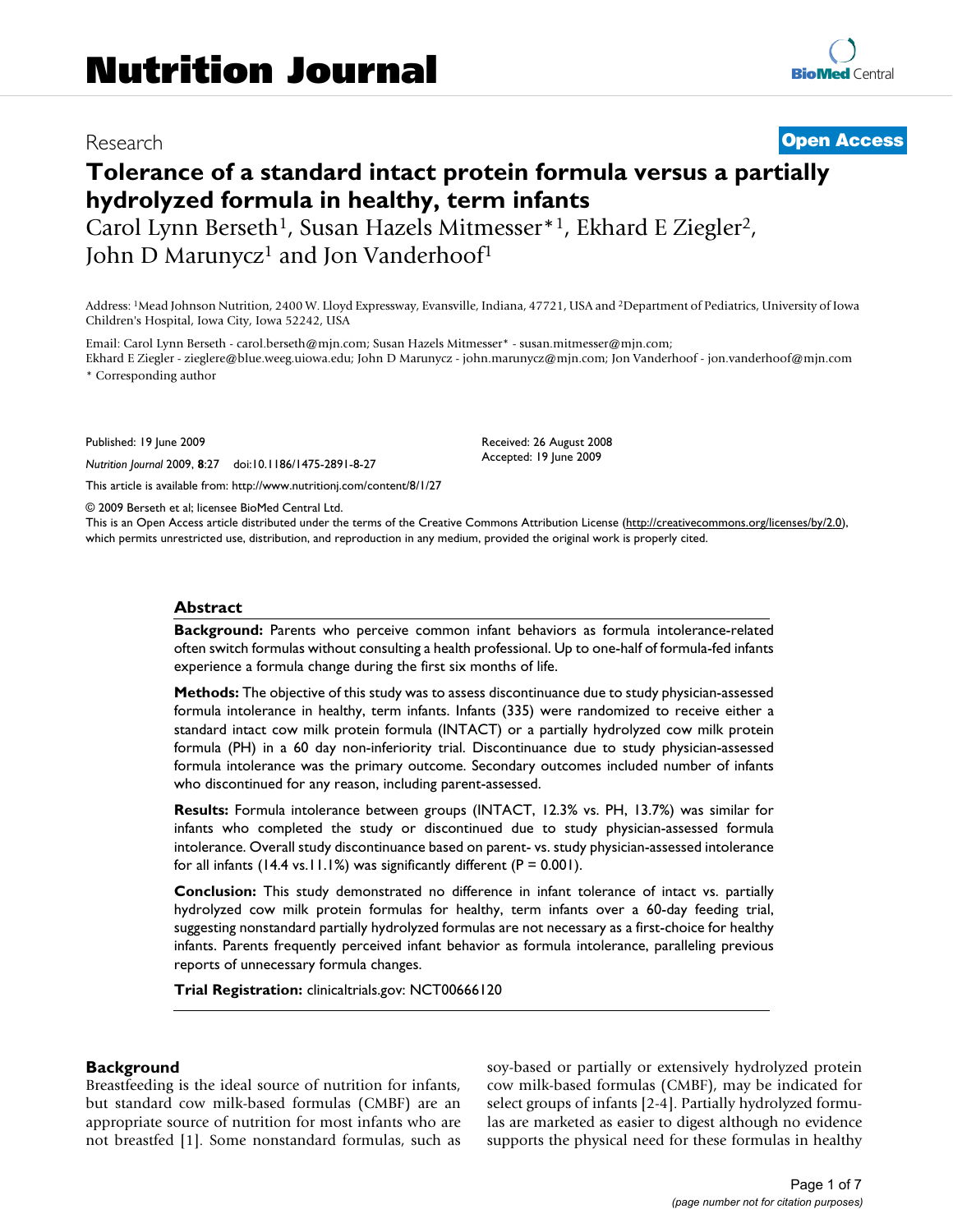infants. In addition, healthy infants who receive a CMBF with intact protein are often unnecessarily switched to a nonstandard formula or alternate CMBF [5-7]. Although published estimates of formula intolerance range from 2 to 15% [8,9], one-third to one-half of infants, however, undergo formula change during the first 6 months of life [5,6], implying unnecessary switching or use of nonstandard formulas in healthy term infants. Rather than a pediatrician, parents or caregivers made 47% to 96% of decisions to discontinue a formula based most often on misinterpretation of common infantile behavior patterns as formula intolerance-related [5,6].

The primary objective of this non-inferiority study was to compare tolerance of a standard, full-lactose non-hydrolyzed cow milk protein formula and a 70% lactose nonstandard partially hydrolyzed whey protein formula over a 60 day period in healthy, term infants. Non-inferiority or equivalence studies are designed to determine if the efficacy of new intervention matches that of a previously used or accepted routine intervention. In this study, the primary outcome was formula intolerance, indirectly reflected by the number of infants who discontinued study formula due to study physician-determined intolerance, to test the hypothesis that there is no advantage in choosing a partially hydrolyzed protein CMBF as a firstchoice formula for healthy infants. Secondary outcomes compared between formula groups included: discontinuation of study formula for any reason, including parental assessment of formula intolerance and infant temperament using the validated Infant Characteristic Questionnaire [10].

#### **Materials and methods** *Study design*

This was a multicenter, double-blind, randomized, controlled, parallel, prospective, non-inferiority trial. A total of 335 healthy, term infants were randomized to receive one of two study formulas: a full lactose, intact cow milk protein (60:40 whey:casein) formula supplemented with docosahexaenoic acid (DHA) and arachidonic acid (ARA) (INTACT; Enfamil® LIPIL®, Mead Johnson Nutrition, Evansville, IN) or a 70% lactose, partially hydrolyzed cow milk protein (100:0 whey:casein) formula supplemented with DHA and ARA (PH; Good Start® Supreme, Nestlé® S.A., Vevey, Switzerland) over a 60 day period. INTACT is a routine formula intended for healthy, term infants without special nutritional needs and is patterned upon the protein profile of human breast milk [11]. PH is also promoted as a routine infant formula and is formulated with partially hydrolyzed, 100% whey proteins. Outpatient visits were conducted at enrollment (randomization to study formula), day 30, and day 60; a telephone interview of the parent or caretaker was conducted on day 45. The study was approved by a central or site-specific Institutional

Review Board. Parents or guardians provided written informed consent prior to study participation.

A randomization list for each study site was created by the study sponsor using a computerized random-number generator. Two different codes, known only to the study sponsor, designated each study formula. Sealed envelopes labeled with consecutive numbers contained the code of the study formula that was to be assigned based on the randomization list. Upon entry into the study the next sequential numbered envelope was opened at the study site to provide the code of the study formula to be consumed by the infant. Study formula, packaged by the study sponsor as identifiable only by its code, was then provided to the infant.

## *Study population*

Eligibility criteria included: term, singleton-birth infants; birth weight of > 2500 g; 4 to 18 days of age; infants had solely received a full-lactose, standard, intact protein  $CMBF \geq 96$  hours prior to enrollment; and the mother of the infant had no plans to breastfeed during the study. Enrollment took place at 17 research centers and pediatric offices throughout the United States (detailed in Acknowledgements) between June 13, 2005, and February 27, 2006. Exclusion criteria included a history of underlying metabolic or chronic disease or congenital malformation likely to interfere with normal growth and development; known feeding problems; switching formulas more than one time between birth and enrollment; parent-reported known history of cow milk allergy in parent or siblings; and use of commonly-prescribed medications for gas in infants at enrollment.

## *Outcomes*

The primary outcome was discontinuation of assigned study formula due to physician-assessed feeding intolerance. Specified criteria for a diagnosis of formula intolerance included the presence of one or more of the following: vomiting, fussiness, allergic reaction, hunger, constipation, diarrhea, gas, or spitting up.

Body weight, length, and head circumference were measured at enrollment. Body weight was measured again at days 30 and 60. All other secondary outcomes were parent- or caregiver- reported. Formula intake and tolerance (spit up, crying, fussiness, gas, stool frequency, and stool consistency) were collected using a 24 h recall questionnaire at clinic visits on days 30 and 60 and during a telephone interview at day 45. Number of infants per group who discontinued study formula due to parental assessment or for any reason was collected at day 60. The widely-used, validated Infant Characteristic Questionnaire (ICQ) [10] assessed parental perception of infant difficultness. Fussy, difficult-to-soothe infants with irregu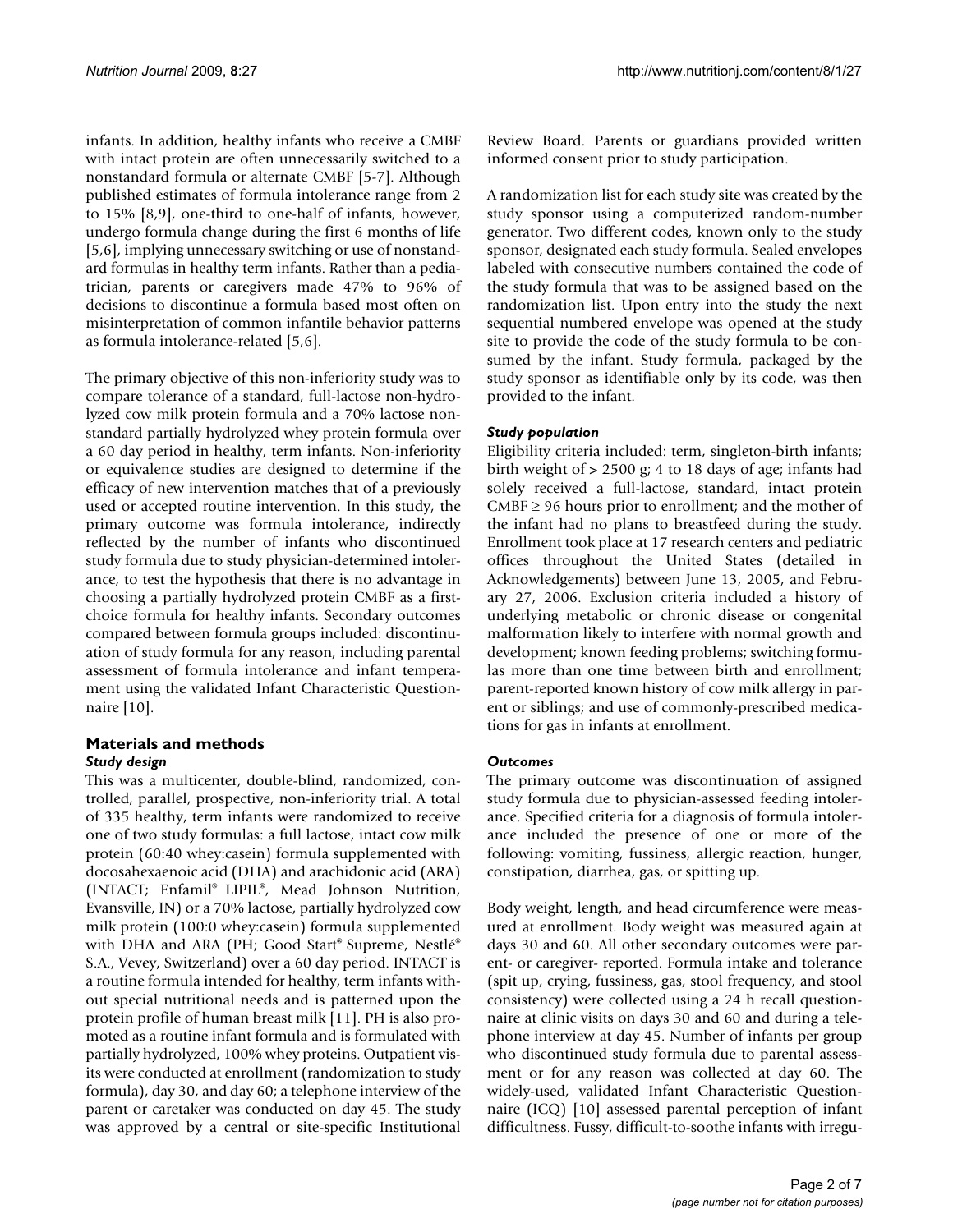lar behavior are often regarded as difficult. The 24-question ICQ focuses on four subscales of infant behavior (questions per scale): fussy-difficult (9), adaptable (5), dull (4), and predictable (6) with the most weight given to fussy-difficult. The ICQ subscales address infant difficultness based on fussy behavior; consequently, fussy behavior associated with formula intolerance and potential differences in infant fussiness due to feeding regimen were examined with this instrument. All responses were measured on a 7-point scale (1 = optimal temperament to 7 = difficult temperament) and scores were calculated by summing responses in each subscale. Feeding satisfaction (parental perceptions of infant feeding behavior, feelings of parent/caregiver regarding feeding success, and success as a caregiver) was assessed using a 15-question Formula Feeding Satisfaction Questionnaire (FSQ). Responses were measured on a 7-point scale (1 = strongly agree to 7 = strongly disagree) and totaled (maximum score = 105; some questions were reverse-coded for analysis, thus a higher total score indicated higher formula satisfaction for all items of the questionnaire). The FSQ and ICQ were administered at enrollment and day 60, or if a participant discontinued the study early. Adverse events were monitored throughout the study.

## *Statistical analyses*

In this non-inferiority study, the sample size was determined based on dropout rates reported in previous clinical studies [12,13] to detect a difference in discontinuation rate due to formula intolerance of 30% versus 15% ( $\alpha$  = 0.05, power = 80%). A total of 134 infants per formula group (classified as completed the study through day 60 or discontinued due to formula intolerance) was determined to be sufficient. Two datasets were analyzed: 1) the per protocol dataset (D-I), included only infants who completed the study through day 60 or discontinued due to study physician-determined formula intolerance; 2) secondary dataset (D-II), included all study participants who consumed study formula. This distinction was made in order to determine the primary outcome of discontinuation rate due to study-physician assessment of formula intolerance excluding other reasons for study discontinuance. Consequently, the Cochran-Mantel-Haenszel test stratified by study site was performed on the D-I dataset to compare rates of discontinuation due to study physician-determined formula intolerance and on the D-II dataset to compare rates of discontinuation for all reasons, including parental opinion of formula intolerance. The McNemar test was performed on the D-II dataset to compare study physician vs. parental opinion on whether study discontinuation was due to formula intolerance.

Formula intake and tolerance from the 24 h recall questionnaire were compared between formula groups at day 30, day 45, and day 60. The analysis of variance model for formula intake included study site, gender, formula group, and gender by formula group interaction. Tolerance measures with continuous data included only study site and formula group in the analysis of variance model. Categorical data were analyzed using Fisher's exact test. ICQ subscales were analyzed by repeated measures analysis of variance. Study groups were compared at enrollment and day 60. Comparisons were made within groups from enrollment to day 60. Fisher's exact test was used to compare the proportion of infants in each formula group with serious adverse events during the study using the D-II dataset.

Statistical comparisons were two-tailed and all testing was conducted at  $\alpha$  = 0.05. Analyses were performed by using SAS version 9 (Cary, NC).

# **Results**

A total of 335 infants enrolled at 17 study sites between June 2005 and February 2006 (INTACT, 167; PH, 168); two withdrew prior to receiving any study formula (Fig. 1). The D-I dataset included 284 infants (INTACT,  $n =$ 138; PH,  $n = 146$ ) and the D-II dataset included 333 infants (INTACT,  $n = 165$ ; PH,  $n = 168$ ). Ten infants, enrolled in the study and included in analyses, did not meet the protocol inclusion criteria (INTACT, 2; PH, 8). Two of the ten had birth weights less than the required minimum (2500 g). One had a parent/sibling with a history of cow milk allergy. Seven did not meet the minimum 38 week gestational age. Also, one of these seven may have consumed breast milk sometime during the 96 hours prior to enrollment.

Infant characteristics are summarized in Table 1. Infants in both formula groups were similar at enrollment for gender, race, and anthropometrics. Study completion rates [INTACT, 121 (73%) of 165; PH, 126 (75%) of 168; *P* = 0.731], the percentage of infants who remained in the study throughout the 60 day feeding period (Fig. 2), and study physician-assessed formula intolerance [INTACT, 17 (12.3%) of 138; PH, 20 (13.7%) of 146; *P* = 0.812, D-I dataset; 95% CI, -9.3% to 6.5%] (Fig. 1) were similar between groups. Consequently, there was no significant difference between groups in discontinuance for the primary outcome of study physician-assessed formula intolerance. Of the 37 infants who discontinued due to physician-assessed formula intolerance, the main symptoms reported were fussiness ( $n = 11$  vs. 15), gas ( $n = 11$ vs. 14), spitting up  $(n = 4 \text{ vs. } 8)$ , vomiting  $(n = 2 \text{ vs. } 4)$ , and constipation ( $n = 2$  vs. 3) for INTACT vs. PH, respectively. However, overall study discontinuance based on study physician-assessed versus parent-assessed formula intolerance [37 (11.1%) of 333 vs. 48 (14.4%) of 333] for all infants was significantly different (*P* = 0.001, D-II data-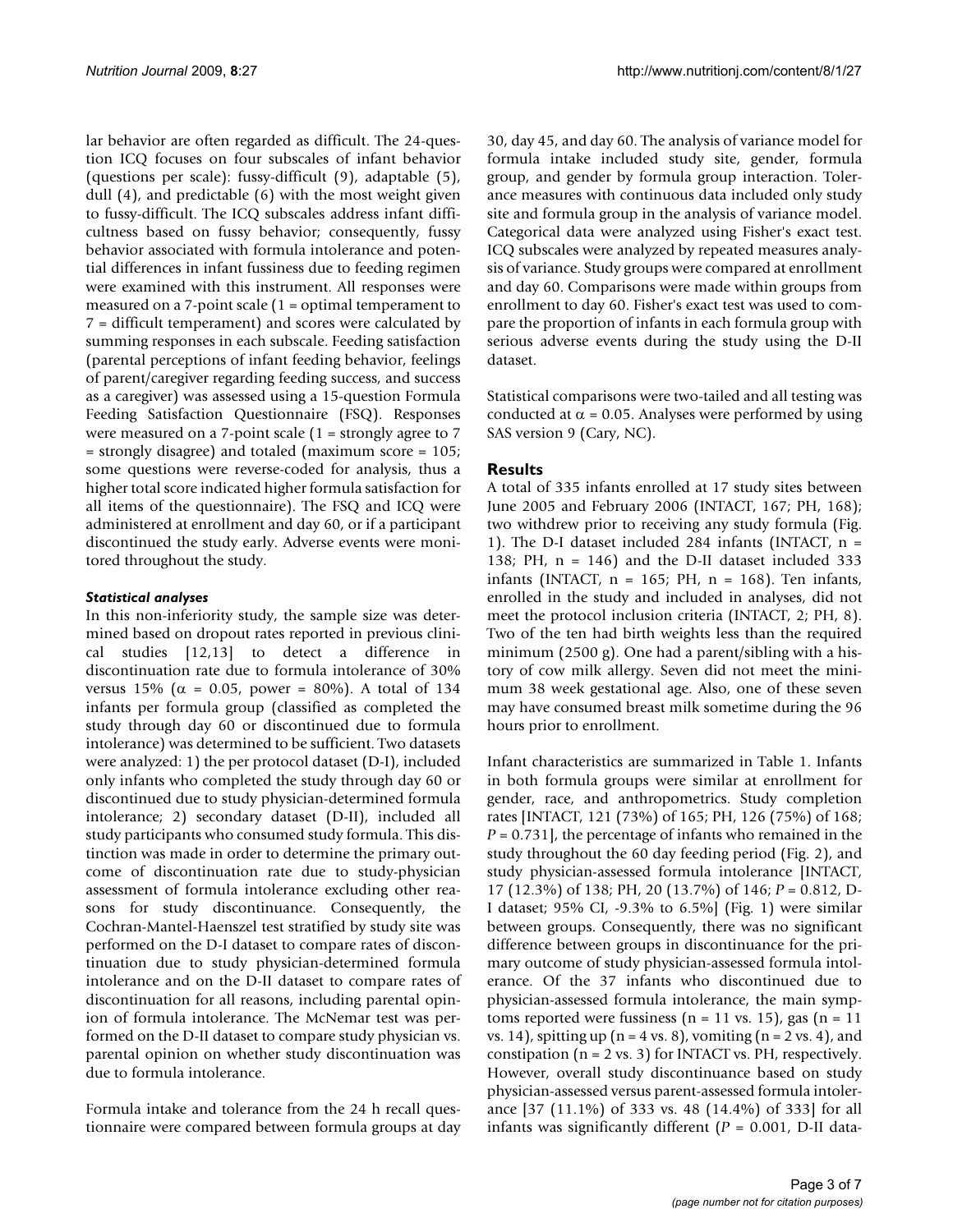

set). That is, more parents deemed their infants to be feeding intolerant than did their physicians.

No significant differences in weight were observed between groups at days 30 or 60 (data not shown). Parental 24 h recall of infant formula intake and tolerance

|  | Table 1: Infant characteristics at enrollment |  |
|--|-----------------------------------------------|--|
|  |                                               |  |

|                                     | <b>INTACT</b>                     | PH               |  |
|-------------------------------------|-----------------------------------|------------------|--|
| Weight, $g^*$                       | $3571.4 + 51.15$<br>$51.4 + 0.23$ | $3533.5 + 52.17$ |  |
| Length, cm*                         |                                   | $51.1 \pm 0.24$  |  |
| Head circumference, cm <sup>*</sup> | $35.8 \pm 0.15$                   | $35.7 \pm 0.15$  |  |
| Gender, n                           |                                   |                  |  |
| Male                                | 94                                | 91               |  |
| Female                              | 71                                | 77               |  |
| Race, n                             |                                   |                  |  |
| White                               | 115                               | 127              |  |
| Black                               | 38                                | 27               |  |
| Other                               | 12                                | 14               |  |
|                                     |                                   |                  |  |

\* Mean ± standard error (SE)

measures at days 30, 45 and 60 were similar (data not shown) with the exception of stool frequency at day 60 (1.9/day, INTACT vs. 2.2/day, PH; *P* = 0.022, D-I and D-II datasets). Low incidence of constipation or diarrhea was similar for both feeding groups (0 – 6% infants affected at any time). Means for ICQ infant temperament subscales (D-I and D-II datasets) were similar between groups at enrollment and study end (day 60 or day of study discontinuation; Table 2). In this healthy infant population, fussy-difficult ICQ scores, in particular, were similar and below mid-range within study groups from enrollment to study end. However, INTACT adaptability scores at study end (ex: reactions to new people, disruptions, bath-time) were significantly lower (better) than at enrollment. INTACT and PH dullness scores at study end (ex: smiling, excitement in play, activity) were also significantly lower than at enrollment. Because a lower ICQ score is closer to optimal behavior it is not surprising that scores in these areas improved with infant age by the end of the feeding trial. Means  $(± SE)$  for parental FSQ total scores (maxi-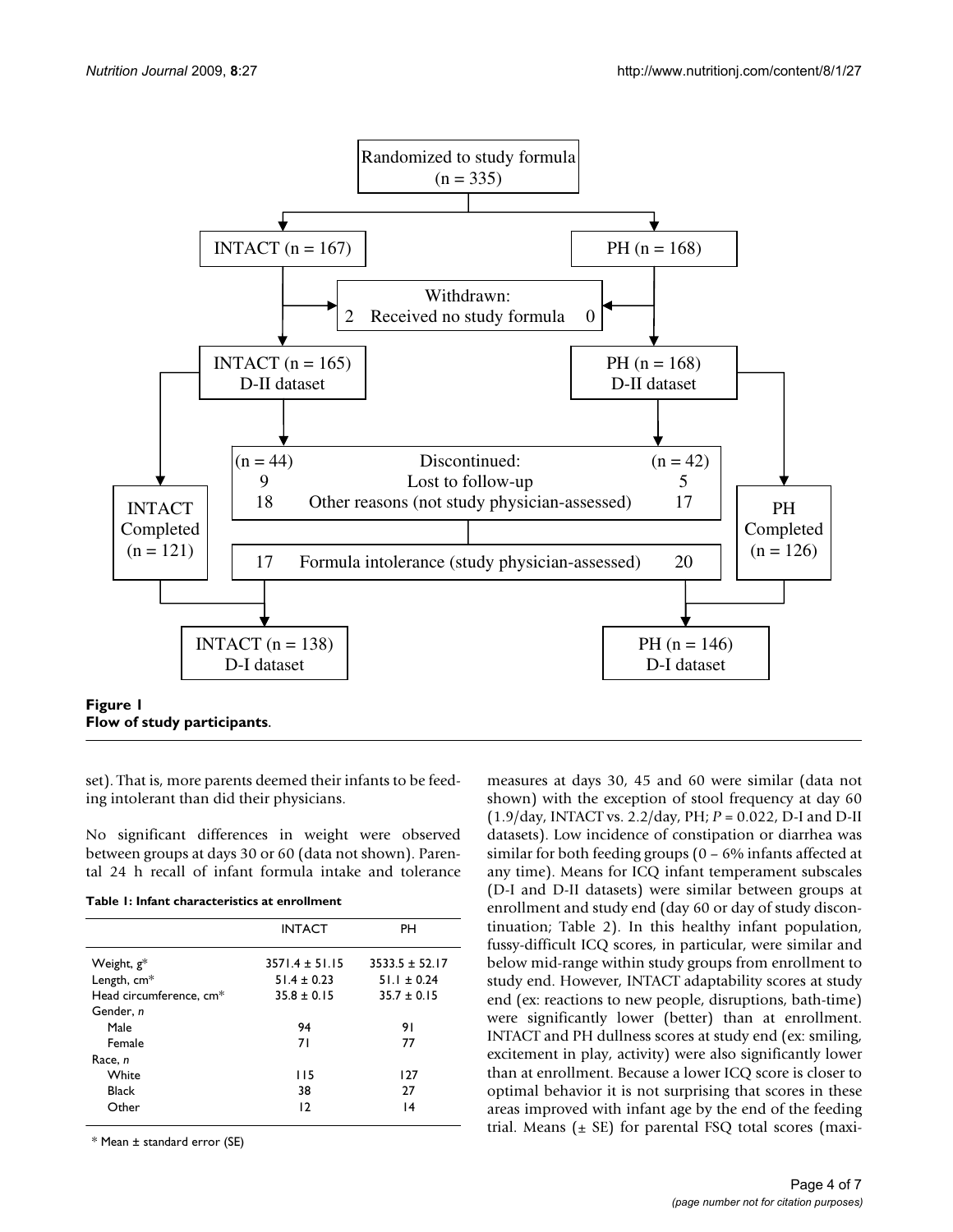

Percentage of infants that continued to consume INTACT formul 1 of study) to day 60 **Figure 2** a (full line) or PH formula (dashed line) from enrollment (day **Percentage of infants that continued to consume INTACT formula (full line) or PH formula (dashed line) from enrollment (day 1 of study) to day 60**.

mum possible total score = 105) were similar between groups at enrollment (INTACT,  $95.8 \pm 1.3$ ; PH,  $97.1 \pm 1.3$ ) and study end (INTACT,  $91.9 \pm 1.3$ ; PH,  $93.2 \pm 1.3$ ). Parents were equally and highly-satisfied with fully intact CMBF formulas at enrollment, (i.e., before study formulas were administered) and with both INTACT and PH by study end.

There were no differences in frequency of serious adverse events between formula groups (INTACT, 5/165; PH, 5/

168). Serious adverse events for the INTACT group included: cervical lymph adenitis abscess secondary to *Staphylococcus aureus* infection, seizure, respiratory syncytial virus with bronchiolitis, pyloric stenosis, and an apparent life-threatening event ( $n = 1$  per event). Serious adverse events for the PH group included: respiratory syncytial virus, sudden infant death syndrome, moderate gastroesophageal reflux, jaundice and sepsis, and pyloric stenosis ( $n = 1$  per event). All events were judged as unrelated to study formula intake.

|                           | Table 2: Parental perception of infant temperament $\colon$ Assessment using the Infant Characteristics Questionnaire (ICQ)* at |
|---------------------------|---------------------------------------------------------------------------------------------------------------------------------|
| enrollment and study end† |                                                                                                                                 |

| $ICQ$ subscale <sup>§</sup> | enrollment <sup>‡</sup> |                 | study end#                   |                              |
|-----------------------------|-------------------------|-----------------|------------------------------|------------------------------|
|                             | <b>INTACT</b>           | PН              | <b>INTACT</b>                | <b>PH</b>                    |
| Fussy-difficult             | $25.6 \pm 0.79$         | $24.7 \pm 0.80$ | $25.5 \pm 0.81$              | $25.8 \pm 0.82$              |
| Adaptable                   | $11.8 \pm 0.50$         | $11.6 \pm 0.51$ | $10.4 \pm 0.51$ <sup>a</sup> | $10.9 \pm 0.52$              |
| Dull                        | $14.8 \pm 0.45$         | $15.3 \pm 0.46$ | $9.8 \pm 0.47^{\circ}$       | $10.2 \pm 0.47$ <sup>b</sup> |
| Predictable                 | $16.7 \pm 0.54$         | $16.6 \pm 0.54$ | $16.0 \pm 0.55$              | $16.4 \pm 0.56$              |

\* A lower ICQ score is closer to optimal behavior

† Study end: day 60 (study completion) or early study discontinuation at any time point

‡ Comparisons at time-points between study groups for ICQ subscale were not statistically significant, *P* > 0.05.

§Least square means ± SE

a score at enrollment vs. day 60, *P* = 0.001

b score at enrollment vs. day 60, *P* < 0.001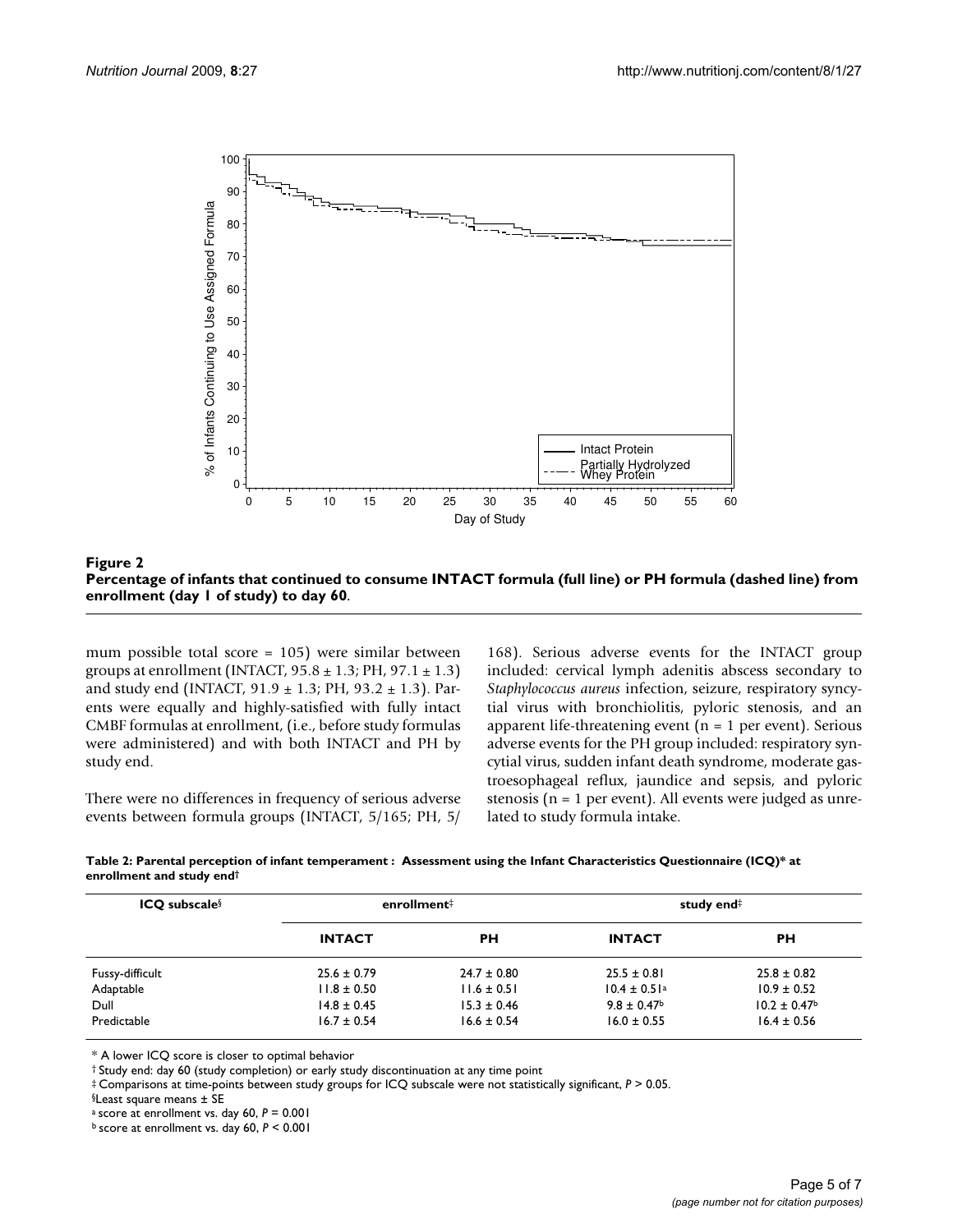# **Discussion**

The present non-inferiority study demonstrated no significant differences in study discontinuance between infants in the INTACT or PH group based on study physicianassessed formula intolerance over a 60-day feeding trial. Thus, this study indicated that formula tolerance was similar in healthy term infants who received an intact cow milk protein formula or a partially hydrolyzed cow milk protein formula. Using formula discontinuation as an indirect marker of intolerance, this study demonstrated healthy, term infants gained no advantage by receiving a CMBF with partially hydrolyzed whey protein instead of a standard, intact protein CMBF patterned closely on the protein profile of human milk. Other than a difference in stool frequency, groups were similar for infant formula intake, weight, and tolerance (hours of crying, fussiness, gas, stool consistency, and incidence of diarrhea and constipation). Parent-reported FSQ (feeding satisfaction) and all four ICQ temperament subscales were also similar between groups at all measured time-points, indicating comparable formula tolerance for both INTACT and PH groups.

A significant difference in study physician- versus parentassessed opinion of formula intolerance was noted for all infants randomized to either formula. The results are consistent with reports that parents often discontinue use of a particular formula for reasons other than pediatricianassessed symptoms associated with formula intolerance. The statistical methods used in this study, including the large number of participants and multi-center design, were adequate to detect this small but significant difference in formula tolerance assessment. Results of this study were similar to previous reports of infant feeding tolerance and formula changes in early infancy [5-7]. In one survey, formulas were changed in over 30% of infants with parent-reported feeding-related issues such as colic, excessive crying, or belief that an infant had a cow milk allergy [7]. In another, parental decision to discontinue a particular formula, rather than a physician or other health care provider, occurred in 47% of infants [6]. Pediatricians were involved in only 4% of decisions to switch formulas in another study where 47% of infants underwent discontinuation of at least one formula within the first 6 months of life [5].

Normal feeding and adaptation between infant and caregiver during the first few weeks of life includes common episodes of regurgitation, crying, fussiness, and colic regardless of feeding regimen [14-17]. Daily regurgitation is reported in up to one-half of infants [14,15]. In a study of infant crying, colic, spit-ups, and feeding difficulties, 35% percent of mothers reported moderate or severe problems in the early postnatal period [16]. Such behaviors in early infancy may be erroneously parent-labeled as formula intolerance and drive the parent to discontinue an infant formula. Other non-behavioral or non-medical factors may also impact parental decisions to change formulas: family or friends' recommendations, parent returning to work, formula cost, or media influence.

Manufacturers of partially hydrolyzed formulas often advertise products as easier to digest. For example, infants fed a whey protein hydrolysate formula had faster gastric emptying compared with infants fed traditional whey-predominant or casein-predominant formulas [18]; however, faster gastric emptying may not equal easier digestion. Kinetics play a major role in dietary nitrogen utilization and slower digestion of milk protein fractions may induce better postprandial nitrogen utilization [19]. In the present study, infants eligible at enrollment solely received a standard, full-lactose, intact protein CMBF for at least 96 hours prior to randomization to INTACT or PH groups. Parental ICQ temperament scores and total feeding satisfaction (FSQ scores) were similar for both groups at enrollment – before an assessment of INTACT vs. PH was undertaken – and at day 60. Fussy-difficult scores in this healthy population did not change from enrollment to study end (day 60 or day of study discontinuation) in either study group. Barring subsequent indications of fussiness or formula intolerance, results from our study suggest that within a normal, healthy infant population there is no need to use a partially hydrolyzed formula instead of a standard CMBF. Given the results from this study and the increased cost of nonstandard formulas [\[4\]](#page-6-1), suggesting the use of nonstandard partially hydrolyzed formulas may not be appropriate for normal, healthy infants. A recent study demonstrated that feeding a partially hydrolyzed, low-lactose formula resolved symptoms in an infant population identified by fussy behavior [20]. Recommendations for the use of partially hydrolyzed formulas should be supported by clinical studies within the intended infant population. Further investigation and confirmation of partially hydrolyzed formula's effect on a fussy infant population is warranted.

## **Conclusion**

This study demonstrated no difference in tolerance of standard intact cow milk protein formula compared with partially hydrolyzed cow milk protein formula for healthy, term infants over a 60-day feeding period. A significant difference between study physician- and parentassessed formula intolerance was observed, indicating parents discontinued formula for reasons other than formula intolerance. This conclusion parallels earlier reports that parents mistake behaviors common in early infancy (regurgitation, excessive crying, etc.) as manifestations of formula intolerance and unnecessarily switch formulas, often to non-standard formulas. Nonstandard formulas, such as partially hydrolyzed formulas, may be appropriate